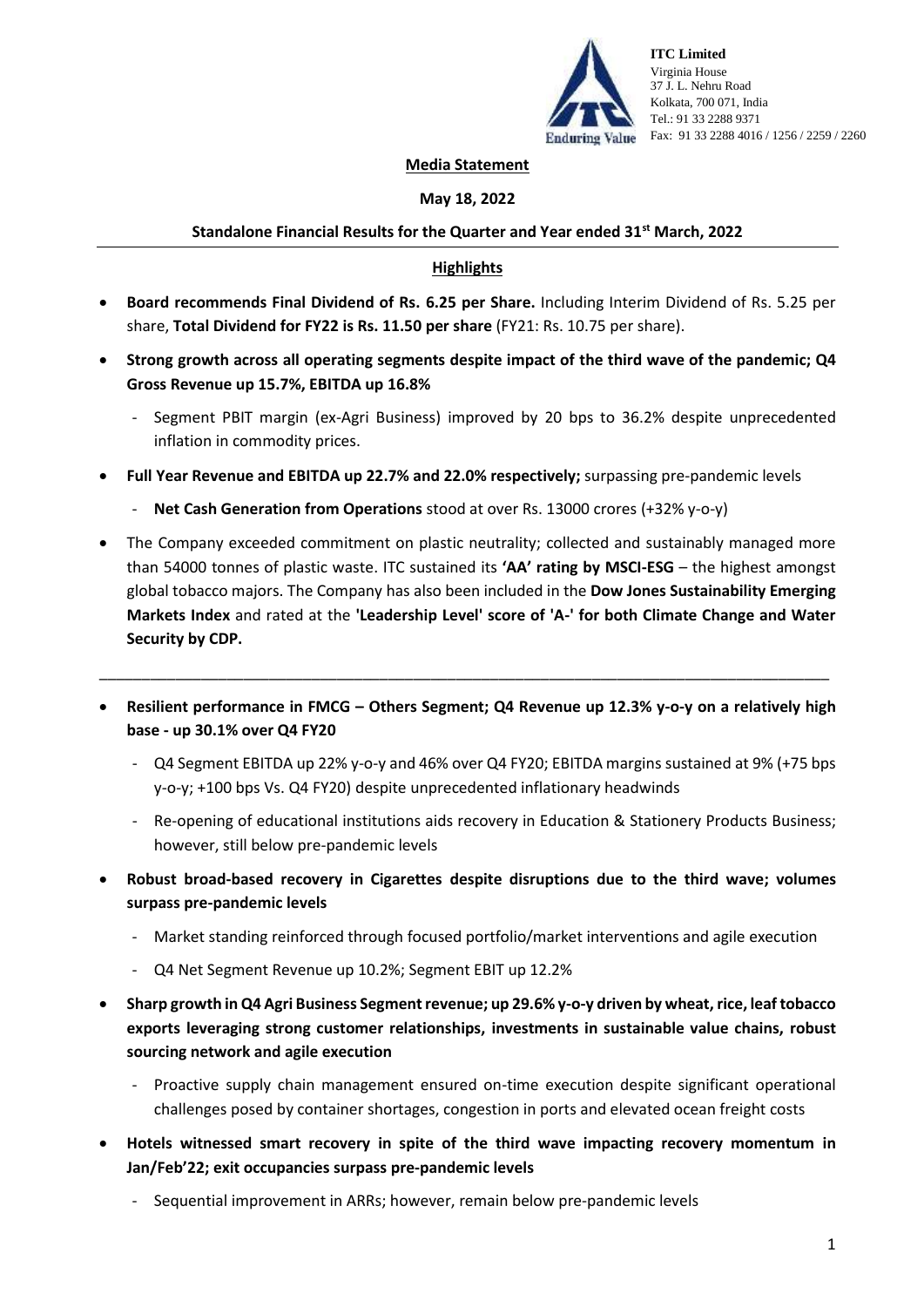- Domestic leisure and wedding segments drive recovery; progressive improvement in business travel; nascent revival of international travel
- **Paperboards, Paper and Packaging Segment delivers strong performance; Q4 Revenue up 31.8% y-oy along with margin expansion of 110 bps**
	- Paperboard volumes at record high; robust growth aided by demand revival across most end-user segments; sustainable products portfolio continues to be scaled up
	- Integrated business model, Digital & Industry 4.0 initiatives and proactive strategic interventions enable margin expansion amidst commodity price escalation

### **PERFORMANCE HIGHLIGHTS FOR THE FINANCIAL YEAR ENDED 31ST MARCH, 2022**

The operating environment during the year remained extremely challenging and was marked by heightened uncertainty and volatility due to the COVID pandemic and, unprecedented inflationary headwinds; geopolitical tensions towards the end of the year exacerbated the situation. In spite of significant disruptions during the year, the Company's consumer-centricity, agility in seizing market opportunities, focus on execution excellence harnessing learnings from previous waves and proactive strategic interventions enabled it to post robust growth in Revenues and Profits, surpassing pre-pandemic levels.

Overall for FY 2021-22, Gross Revenue at Rs. 59101.09 crores increased by 22.7%, while EBITDA increased by 22.0% to Rs. 18933.66 crores. Profit Before Tax at Rs. 19829.53 crores grew by 15.5% over previous year and Profit After Tax stood at Rs. 15057.83 crores (previous year Rs. 13031.68 crores). Total Comprehensive Income for the year stood at Rs. 15631.68 crores (previous year Rs. 13277.93 crores). Earnings Per Share for the year stood at Rs. 12.22 (previous year Rs. 10.59).

The Directors of the Company are pleased to recommend a Final Dividend of Rs. 6.25 per Ordinary Share of Rs. 1 each for the financial year ended 31st March, 2022. Together with the Interim Dividend of Rs. 5.25 per share paid on 4th March, 2022, the total Dividend for the financial year ended 31st March, 2022, amounts to Rs. 11.50 per share (previous year Rs. 10.75 per share). Total cash outflow on account of Dividends (including interim Dividend of Rs. 6469.48 crores paid in March 2022) will be Rs. 14171.51 crores.

# **FMCG – OTHERS**

The FMCG-Others Segment turned in a resilient performance with Segment Revenue growing by 8.6% on a relatively high base; however, up 25% over FY20. After a relatively subdued first half, Revenue in the second half of the year witnessed double-digit growth. Staples and Convenience Foods remained resilient even as the pace of revenue growth witnessed moderation on a relatively high base. Discretionary/Out-of-Home categories recorded strong growth surpassing pre-pandemic levels driven by progressive improvement in mobility and favourable comparables. Health & Hygiene portfolio witnessed demand volatility in line with COVID caseload intensity while remaining significantly above pre-pandemic levels. The Education & Stationery Products Business witnessed gradual recovery driven by progressive resumption of physical classes at educational institutions; however, sales remained below pre-pandemic levels. Segment EBITDA for the year grew by 10.0% to Rs. 1448.97 crores with margins being sustained at 9.1% in spite of unprecedented inflationary headwinds. The unprecedented increase in prices of key inputs was mitigated through focused cost management interventions across the value chain, premiumisation, product mix enrichment, judicious pricing actions and fiscal incentives. Inflation continues to remain a key monitorable for the Segment in the near term.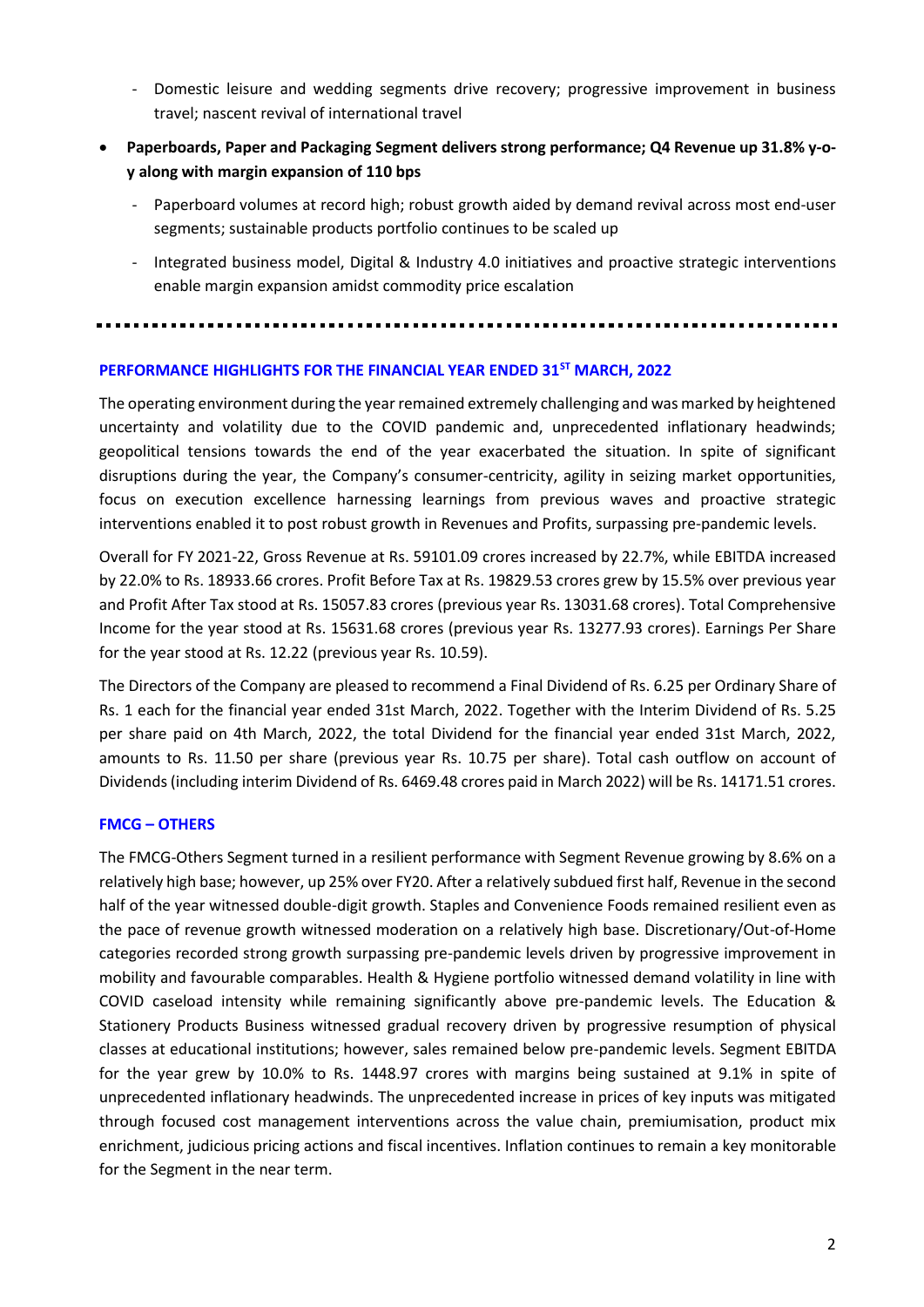A consumer-centric approach, backed by speed and agility in execution, was at the core of the Company's response to navigate the heightened uncertainty and volatility in the operating environment. Digital technologies and platforms continue to be leveraged to effectively service emergent consumer demand across channels.

The Company remains focused on building purpose-led brands powered by agile innovation and anchored on larger consumer needs. The Businesses continue to increasingly leverage 'Sixth Sense', the Marketing Command Centre and Consumer Data Hub – a AI powered hyper-personalised platform backed by a robust partner ecosystem for content and data - to gain insights on market trends and consumer behaviour, and synthesise the same to craft contextual and hyper-personalised brand communication and product development.

In order to effectively leverage new routes-to-markets and meet the assortment needs of emerging channels, the Company executed over 110 new product launches across target markets. The robust innovation platforms of the Company's Life Sciences and Technology Centre (LSTC) were instrumental in accelerating speed to market.

'ITC e-Store', the Company's exclusive Direct to Consumer (D2C) platform is now available in 15 cities and continues to receive excellent consumer response. Powered by state-of-the-art digital technology and robust fulfilment infrastructure, the platform offers consumers on-demand access to a wide range of the Company's FMCG products across 45+ categories and over 700 products under one roof.

In line with the Company's Multi-channel Go-to-Market strategy, market and outlet coverage were stepped up to appx. 1.4x and 1.1x respectively over the previous year. Direct reach enhancement in rural markets was supported through a hub and spoke distribution model with the expansion of rural stockists network to 1.4x over previous year and collaborations with rural-focused eB2B players. Further, sales through the e-Commerce channel increased 1.5x during the year, taking the channel salience to 7%.

The Company's digitally powered eB2B platform - UNNATI was rapidly scaled up during the year covering nearly 3 lakh outlets within a short span of time since national launch facilitating sharp and direct engagement with retailers, superior analytics and deeper brand engagement.

The FMCG businesses continue to expand their export footprint leveraging the equity of their world class brands – with a reach now spanning over 60 countries. The recently announced PLI scheme is expected to provide further fillip to exports of the Company's products across Biscuits & Cakes, Snacks, Dairy and Readyto-Eat categories. The Company also continues to explore opportunities in proximal markets as a potential vector of growth going forward.

# **Branded Packaged Foods Businesses**

The Businesses remained focused on addressing emerging consumer needs with innovations anchored on the vectors of health, wellness, immunity, naturals, indulgence and convenience, leveraging superior consumer insights, capabilities of the Company's Life Sciences and Technology Centre (LSTC) and the cuisine expertise resident in the Company's Hotels Business. While strengthening its core portfolio, the Businesses continue to explore opportunities in value-added adjacencies leveraging powerful mother brands and build categories of the future.

The Businesses remain focused on sharp targeted brand building investments, backed by clutter-breaking advertising campaigns and consumer engagement both on conventional and digital media to scale up the bouquet of its world-class brands.

In the Staples Business, 'Aashirvaad' posted resilient performance on a high base and fortified its market standing across geographies. The value-added portfolio, consisting of Multigrain, Select and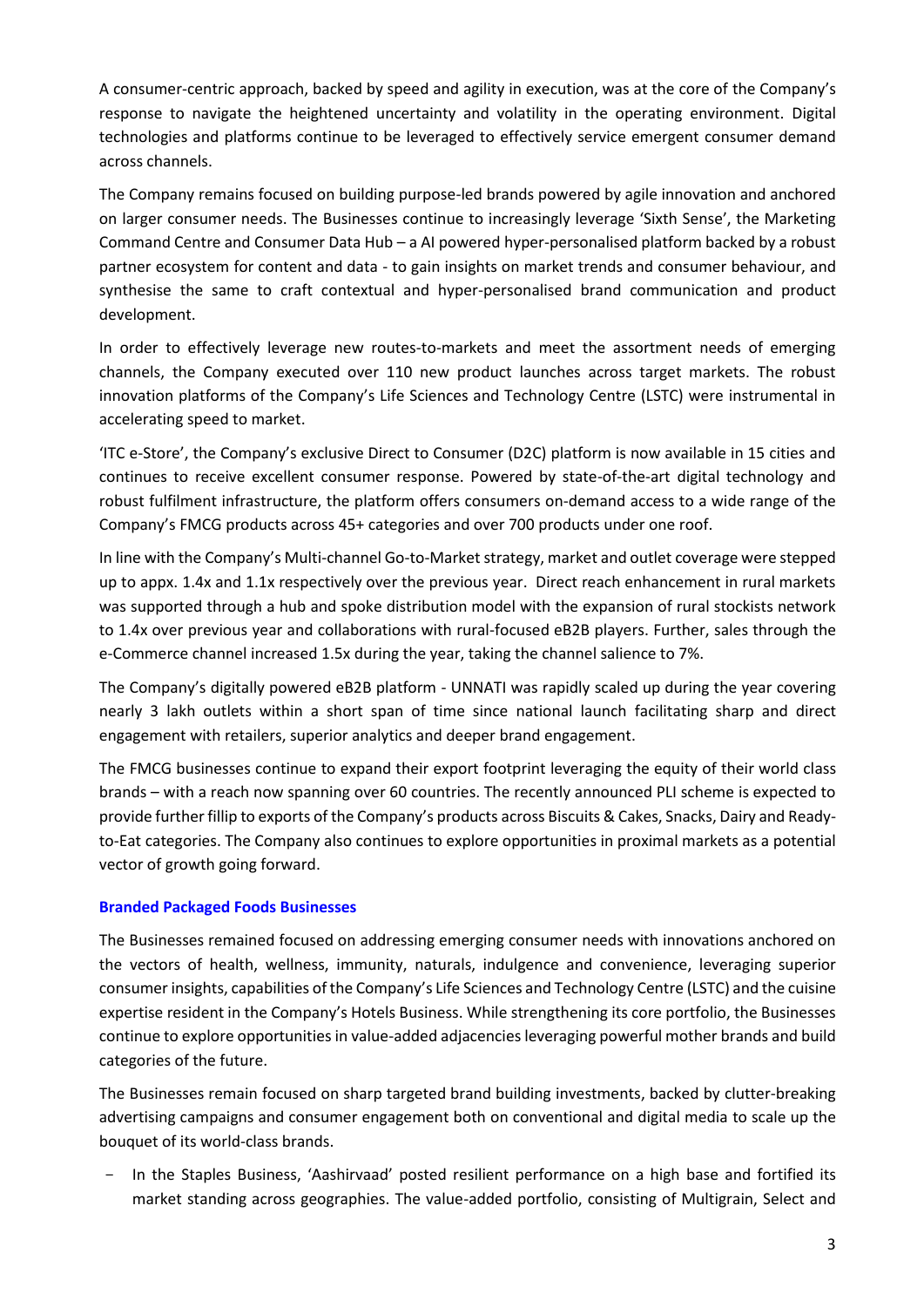Sugar Release Control atta, posted robust growth driven by higher salience in Modern Trade and e-Commerce channels. The range was further augmented with the launch of Aashirvaad Vermicelli during the year. The Business also forayed into Frozen Indian Flat Breads (Paratha, Naan and Chapati) to service export markets.

- Aashirvaad Salt strengthened leadership in key focus geographies and posted healthy growth during the year.
- In the Spices category, the 'Sunrise' brand delivered robust growth and further strengthened its market standing as the leader in its core market of West Bengal. The brand was extended to other markets in the East/North East. Aashirvaad Spices continues to enhance its presence in blended spices in emerging channels and core markets to enable full portfolio play.
- The Biscuits category strengthened its portfolio leveraging superior capability across innovative product/technology platforms. The Business continued to focus on the premium segment to enhance brand affinity and increase penetration in emerging channels. Unique capabilities in 'Fills' technology were leveraged to launch innovative variants, both under 'Sunfeast Dark Fantasy' and 'Sunfeast Bounce Fills' and create new benchmarks in the premium indulgence space.
- The Snacks Business sustained its robust growth trajectory. 'Bingo!' continues to be the market leader in the Bridges segment and in the potato chips segment in South India. Several innovative variants were launched during the year including Cream & Onion flavour under Bingo! Potato Chips and 'Chatar Matar' under Bingo! Tedhe Medhe.
- In the Instant Noodles category, 'YiPPee!' noodles witnessed normalisation of demand during the year after a sharp surge in the previous year. Product portfolio was augmented with the launch of Max Masala in target markets. The 'YiPPee!' brand continued to strengthen its consumer franchise and consolidated its market standing as a strong No. 2 brand.
- In the Dairy & Beverages Business, the 'Aashirvaad Svasti' fresh dairy portfolio comprising pouch milk, pouch curd, lassi and paneer, continued to gain strong consumer traction on the back of best-in-class quality standards and superior taste profile. These products are currently available in Bihar and West Bengal. During the year, the portfolio was augmented with the launch of Aashirvaad Svasti Easy Digest Milk, a lactose free milk in pouch format. Aashirvaad Svasti Ghee continued to receive excellent product feedback garnering increasing consumer franchise.
- 'B Natural' juices continued to deepen consumer connect by leveraging its 'goodness of fruit and fibre' proposition. The product portfolio was augmented with launch of differentiated variants of 'B Natural-Nutrilite'; these 'No added sugar' products were developed leveraging LSTC's expertise in Nutrition and Nutrilite's ingredients and has received encouraging response from discerning consumers.
- In the Frozen Snacks category, the range of 'ITC Master Chef' was expanded with foray into the 'plant based meat' space and several differentiated products in the retail segment. In a short span of time, the Business has expanded availability to 100+ markets. Accessibility of the range is being further scaled up via e-Commerce and direct-to-home models, with product assortments being crafted for specific channels in line with consumer demand.

New launches across categories continue to garner excellent consumer response and are being scaled up in the target markets.

During the year, the Company completed setting up of two state-of-the-art Ancillary Manufacturing cum Logistics Facilities (AMLF) - at Pudukkottai and Kapurthala. These state-of-the-art automated facilities are co-located with the respective ICMLs and are in line with the strategy of minimising total delivered cost and enhancing market responsiveness, besides reducing complexity in operations and cost of servicing. The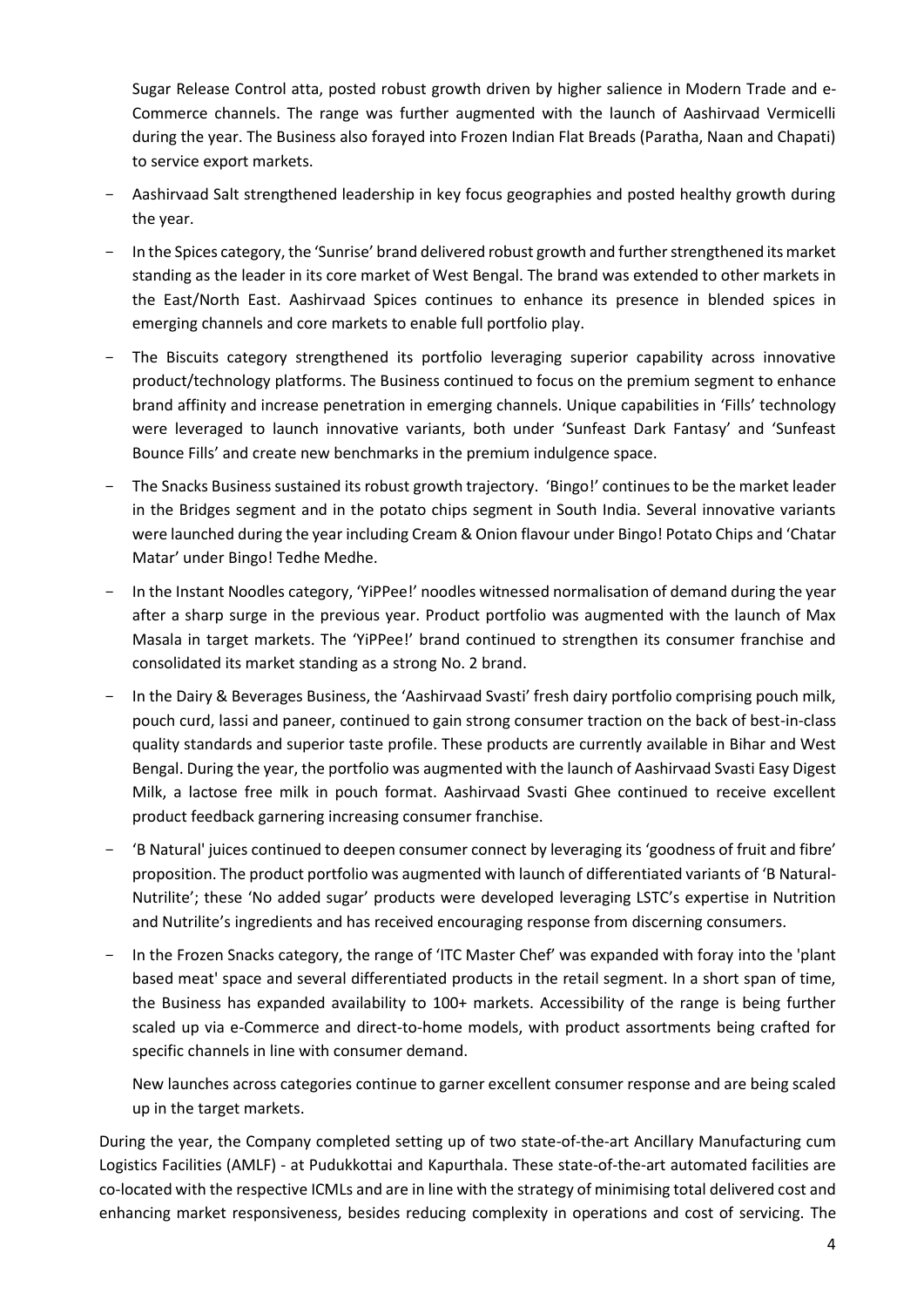Company also commissioned a new ICML at Medak, Telangana in March 2022. With this, 10 ICMLs are operational in locations proximal to large demand centres enabling delivery of fresher products and reduction in distance to markets, besides higher cost agility. Capacity utilisation at existing ICMLs continue to be ramped up.

The Business implemented several strategic cost management initiatives in areas such as supply chain optimisation, smart procurement and productivity improvement through automation, leveraging new-age tools such as Industry 4.0 and Smart Utilities. These interventions aided in partially mitigating the escalation in input costs and absorbing start-up costs of new facilities and strategic investments in brand building for newer categories viz. Dairy, Juices, Chocolates and Coffee.

# **Personal Care Products**

The Personal Care Products Business continued to demonstrate agility and responsiveness to the dynamic market conditions. Improved product availability and agile response to demand volatility enabled the Business to navigate the challenging operating environment during the year.

'Savlon' reinforced its position as one of the most preferred brands for expert germ protection, witnessing healthy repeats across the portfolio. In spite of demand volatility in line with Covid caseload intensity, sales of Health and Hygiene portfolio remains significantly above pre-pandemic levels. The portfolio was augmented with the launch of 'Savlon Powder Handwash' in consumer-friendly low unit packs to democratise the category.

In the Personal Wash segment, 'Fiama' continued to strengthen its brand equity, registering healthy growth. Catering to the emerging consumer preference for Naturals, the Business launched innovative offerings in the gel bar format.

The Business leveraged the 'Nimyle' brand and the equity associated with 'Nim' to expand presence in the Home Hygiene segment; Nimyle was rolled-out on a pan-India basis even as it strengthened its leadership position in West Bengal and Odisha.

The Fragrance industry continued to be impacted on account of the pandemic, especially by the second wave which impacted sales in the peak summer months. On a y-o-y basis, the Business registered growth on a relatively soft base and is expected to attain pre-pandemic levels in the near term. The Business launched 'Engage Fragrance Finder', an AI-powered, technology-enabled experience that aids the selection of fragrances based on consumer preferences and occasion of usage.

In keeping with its strategy of winning in emerging channels, the Business continues to widen its assortment of offerings in e-Commerce; channel salience rose to early-teens.

The Company is setting up a state-of-the-art Personal Care and Home Care products manufacturing unit in Uluberia, West Bengal in line with its strategy of building in-house manufacturing capabilities for products with unique formulations, enhancing supply chain agility and responsiveness, and reducing distance to market.

# **Education and Stationery Products**

The Education & Stationery products industry, which was severely impacted in FY 2020-21 due to the pandemic, witnessed gradual recovery towards the end of the year driven by progressive resumption of physical classes at educational institutions; however, sales remained below pre-pandemic levels. The Business reinforced its market leadership position in the industry, delivering a competitively superior performance driven by portfolio premiumisation, judicious pricing actions, enhanced presence in alternate channels and continued focus on cost and working capital management.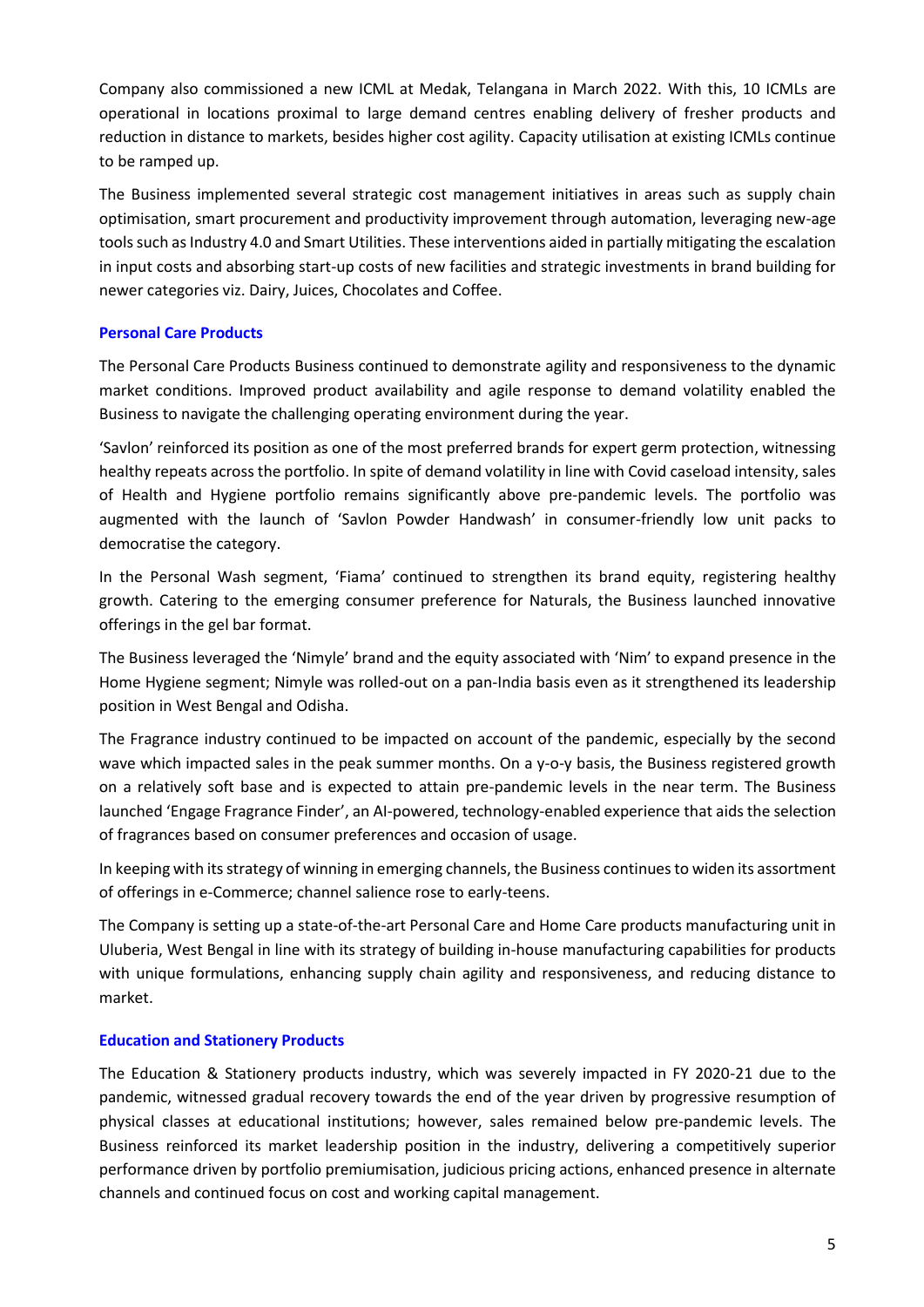The Business sustained its leadership position on e-Commerce platforms through consistent availability of customised product assortments backed by focused interventions to enhance consumer traction. Consumer engagement was enhanced through Classmateshop.com, a D2C platform, which facilitates brand affinity through creative product personalisations.

The Business continues to ramp up capacity utilisation of its dedicated notebook manufacturing facility. Equipped with state-of-the-art technology, the facility enables the Business to develop highly differentiated notebook formats, drive cost reduction and address opportunities in overseas markets.

## **Incense Sticks (Agarbattis) and Safety Matches**

After the disruptions witnessed in the previous year, the Agarbatti industry volumes surpassed prepandemic levels, driven by gradual opening of markets and places of worship across the country leading to revival in consumer offtake for the category.

'Mangaldeep' Agarbattis and Dhoop enhanced household penetration leveraging its robust product portfolio. Innovative product offerings such as Upaveda range of 'Naturals' agarbattis were launched during the year. Proactive steps were also taken towards driving product mix enrichment and cost optimisation. The Business mitigated inflationary headwinds during the year by leveraging economies of scale, driving sourcing efficiencies and ensuring smart procurement.

Amidst sluggish demand conditions in the Safety Matches industry, the Business strengthened its market leadership position, leveraging its robust product portfolio and strong distribution network.

## **FMCG – CIGARETTES**

After a challenging FY 2020-21, and despite repeated disruptions this year, the Business progressively recovered on the back of improved mobility and easing of restrictions, surpassing pre-pandemic levels in the latter half of the year. The Business effectively leveraged institutional strengths, digital technologies and learnings from previous waves to respond with agility across all nodes of operations. This included, inter alia, re-configuring and re-aligning supply chain operations to service market requirements through dynamic planning, strengthening direct reach in target markets across all traditional trade channels and augmenting the stockist network to service rural and semi-urban markets efficiently.

The Business continues to counter illicit trade and reinforce market standing by fortifying the product portfolio through innovation, democratising premiumisation across segments and enhancing product availability backed by superior on-ground execution. Several differentiated variants were introduced to cater to continuously evolving consumer preferences and ensure future readiness of the portfolio. These include innovative launches such as 'Classic Connect', 'Gold Flake Neo SMART Filter', 'Wills Protech', 'Capstan Excel', 'American Club Smash', 'Gold Flake Kings Mixpod', 'Gold Flake Indie Mint', 'Wave Boss' and 'Flake Nova'. The Business also expanded its presence in focus markets with the launch of differentiated offerings across segments.

Manufacturing facilities continue to be modernised by inducting contemporary technologies towards securing higher levels of productivity, product excellence and driving innovation. New benchmarks were set in areas of quality, sustainability, supply chain responsiveness and productivity. Cutting-edge technologies such as Industry 4.0 and Data Sciences were leveraged to build a smart manufacturing environment of connected systems.

Punitive taxes on the legal cigarette industry over the years have created extremely attractive tax arbitrage opportunities for unscrupulous players resulting in rapid growth in illicit cigarette trade, making India the 4th largest illicit cigarette market globally according to Euromonitor estimates. While legitimate cigarette industry volumes have largely declined over the last decade, illicit cigarette trade volumes have grown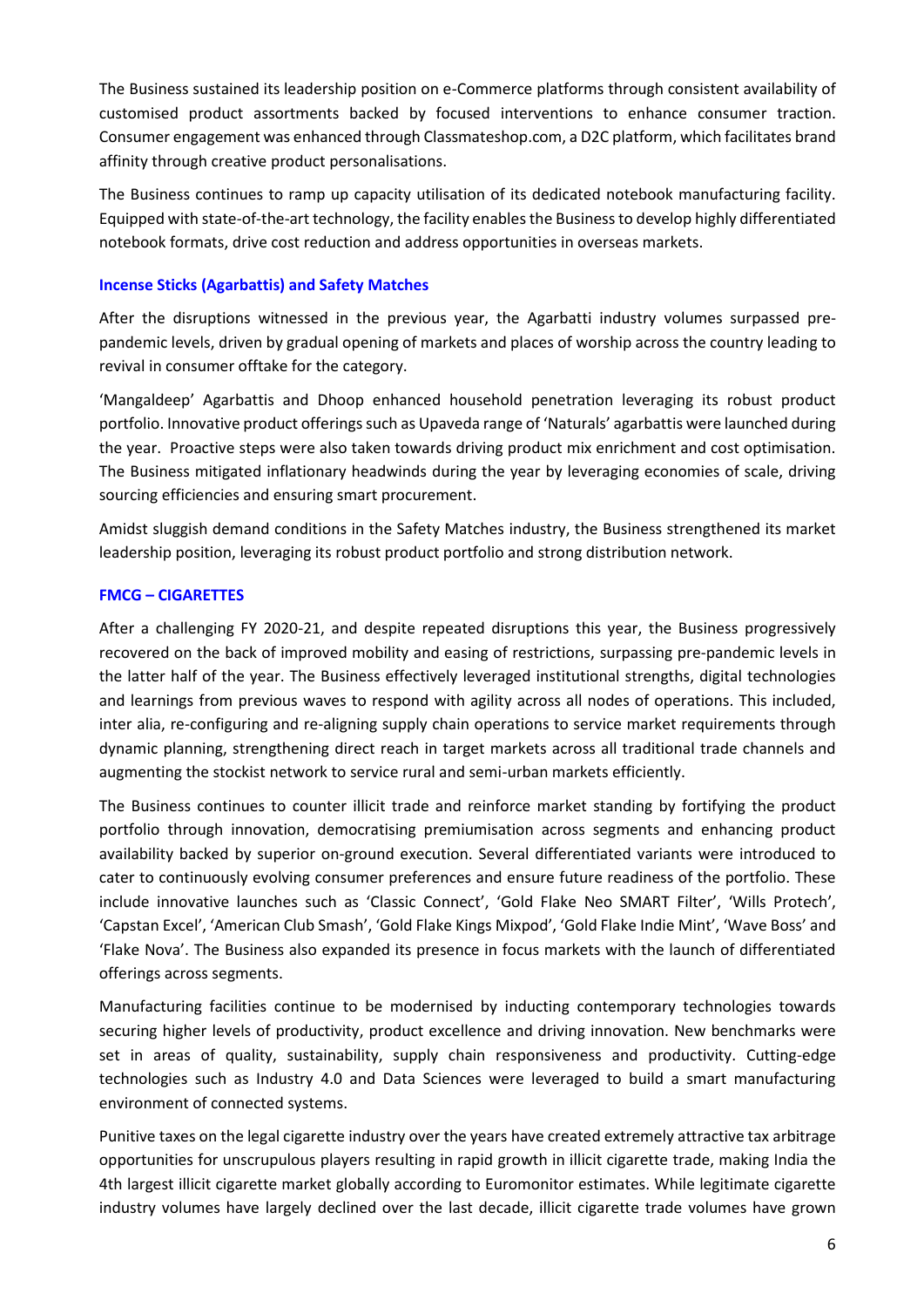rapidly during the same period, accounting for about one-fourth of the domestic industry. It is pertinent to note that strong deterrent actions by enforcement agencies have led to significant rise in seizure of illicit cigarettes in recent years.

The extremely stringent regulations along with the discriminatory and steep taxation on cigarettes have had numerous negative, albeit unintended repercussions. These include revenue loss to the exchequer, widespread availability of tobacco products of dubious quality and hygiene, large component of tobacco consumption remaining outside the tax net and persistent negative impact on the livelihood of tobacco farmers.

As seen in the past, stability in taxes on cigarettes enables the legal cigarette industry to claw back volumes lost to illicit trade, thereby engendering domestic demand for Indian tobaccos, while also mitigating loss of tax revenue to the exchequer due to illicit trade.

The Company continues to engage with policy makers for a framework of equitable, non-discriminatory, pragmatic, evidence-based regulations and taxation policies that balance the economic imperatives of the country and tobacco control objectives, having regard to the unique tobacco consumption pattern in India.

# **HOTELS**

After an extremely challenging FY 2020-21, the Hotels Segment witnessed smart recovery driven by the domestic leisure and wedding segments; business travel also saw progressive improvement, albeit remaining below pre-pandemic levels. Pick-up in revenues together with relentless focus on cost management resulted in a positive swing of Rs. 346.63 crores in Segment EBITDA, despite considerable disruptions caused by the pandemic during the year.

The Business responded with agility focusing on alternate customer segments and revenue streams, such as domestic leisure, staycations & long weekends and weddings. While the third wave in January 2022 briefly halted the recovery momentum, the industry bounced back towards the end of the year, with exit occupancy levels surpassing pre-pandemic levels and business travel sentiments improving. While Average Room Rates improved over the previous year, they remain below pre-pandemic levels.

The Business continued to focus on its strategy of offering a host of curated propositions across accommodation, dining and banqueting to augment revenues across properties. A full stack ITC Hotels App, with cutting-edge user experience, offering a whole range of features enabling swift and easy access to Room and F&B Reservations, F&B delivery offers, loyalty benefits besides a host of exclusive offers. The App continues to receive good response within a short span of time since launch.

The Business also continued to reinforce its commitment towards health & hygiene with its acclaimed 'WeAssure' programme, which has received a Platinum Level certification from M/s. DNV (one of the world's leading certification bodies).

During the year, nine new properties were added to the Group portfolio, including four in the Welcomhotel portfolio at Bhubaneswar & Guntur (owned), and at Katra & Chail (managed). ITC Narmada project in Ahmedabad is progressing well and the hotel is expected to be commenced shortly.

The Company's 'asset-right' strategy envisages a large part of incremental room additions, going forward, to accrue through management contracts. Two new brands were introduced during the year – 'Mementos' in the luxury segment & 'Storii' in the premium segment. Several agreements/memoranda of understanding have already been signed under these brands; properties are expected to be launched in a phased manner over the next few quarters.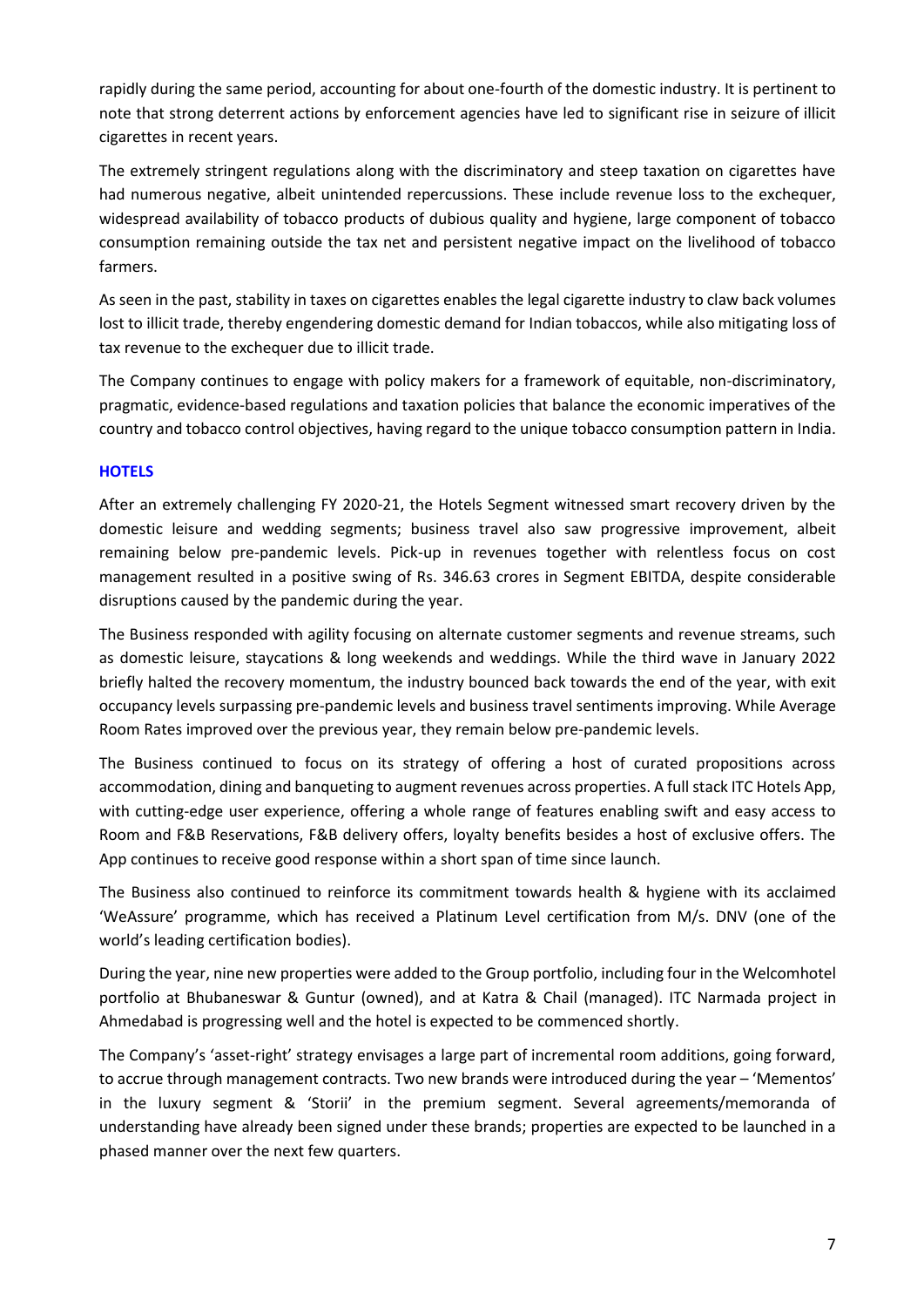#### **AGRI BUSINESS**

The Agri Business Segment delivered stellar performance with Segment Revenue and Results growing by 28.7% and 25.6% respectively. This was driven by strong growth in wheat, rice, spices and leaf tobacco exports on the back of strong customer relationships, robust sourcing network and agile execution.

### **Leaf Tobacco**

The Business continued to leverage its crop development expertise, sustainable value chain, superior product quality and world-class processing facilities to consolidate its leadership position in the Indian leaf tobacco industry. New business development and enhanced value delivery to existing customers through superior customer engagement, operational agility and supply chain efficiency, and leveraging sustainability leadership enabled the Business to strengthen its position as a reliable supply chain partner. The Business consolidated its pre-eminent position as the largest Indian exporter of unmanufactured tobacco, improving its market share by about 300 bps.

The Business continues to set benchmarks in leaf threshing operations through focused initiatives and innovative technological solutions. Investments continue to be made in the Company's Green Leaf Threshing plants (GLT) at Anaparti, Chirala and Mysuru towards delivering world-class quality and upgrading processing technology. The energy needs of all three GLTs are substantially met from renewable sources in line with the Company's philosophy of adopting a low-carbon growth path.

Strategic Cost Management across the value chain continues to be a key focus area for the Business. The AI/ML powered smart buying platform continues to be scaled up to facilitate efficient leaf tobacco buying across auction platforms. Several initiatives implemented in recent years have led to improved operating efficiencies across manufacturing and supply chain.

# **Other Agri Commodities**

The operating environment remained challenging due to disruptions in operations caused by the second and third waves of the pandemic. Severe shortages in container availability, congestion in ports and steep increase in freight rates exacerbated the situation.

Notwithstanding the challenging operating environment, the Business leveraged market opportunities and delivered robust growth with wheat exports growing three-fold and rice exports doubling over the previous year. This was achieved on the back of the Company's strong farm linkages and sourcing networks, multi modal transport capability, agile supply chain operations and deep customer relationships.

The strategic focus of the Business in recent years has been to accelerate growth and enhance value capture by rapidly developing and scaling up its Value-Added Agri Products (VAAP) portfolio straddling multiple value chains comprising Spices, Coffee, Frozen Marine Products and Processed Fruits amongst others. The portfolio continues to be rapidly scaled up, leveraging the Company's deep rural linkages and extensive sourcing expertise towards strengthening and customising supply chains for traceable and identitypreserved sourcing of agri-commodities. During the year, with robust growth in exports of value added spices to 'food safe' markets, viz. USA, EU and Japan, the Business consolidated its position as a preferred supplier for discerning customers in food safe segment.

Adoption of analytics led smart supply chain management and procurement tools are being increasingly stepped up for securing cost competitive advantage for the Business.

The Business continues to leverage its strong farm linkages and wide sourcing network across geographies towards meeting the growing requirements of Aashirvaad atta. During the year, the Business further scaled up its strategic sourcing and supply chain interventions including focused crop development towards securing the right varieties for Aashirvaad atta to provide consumers best-in-class product quality and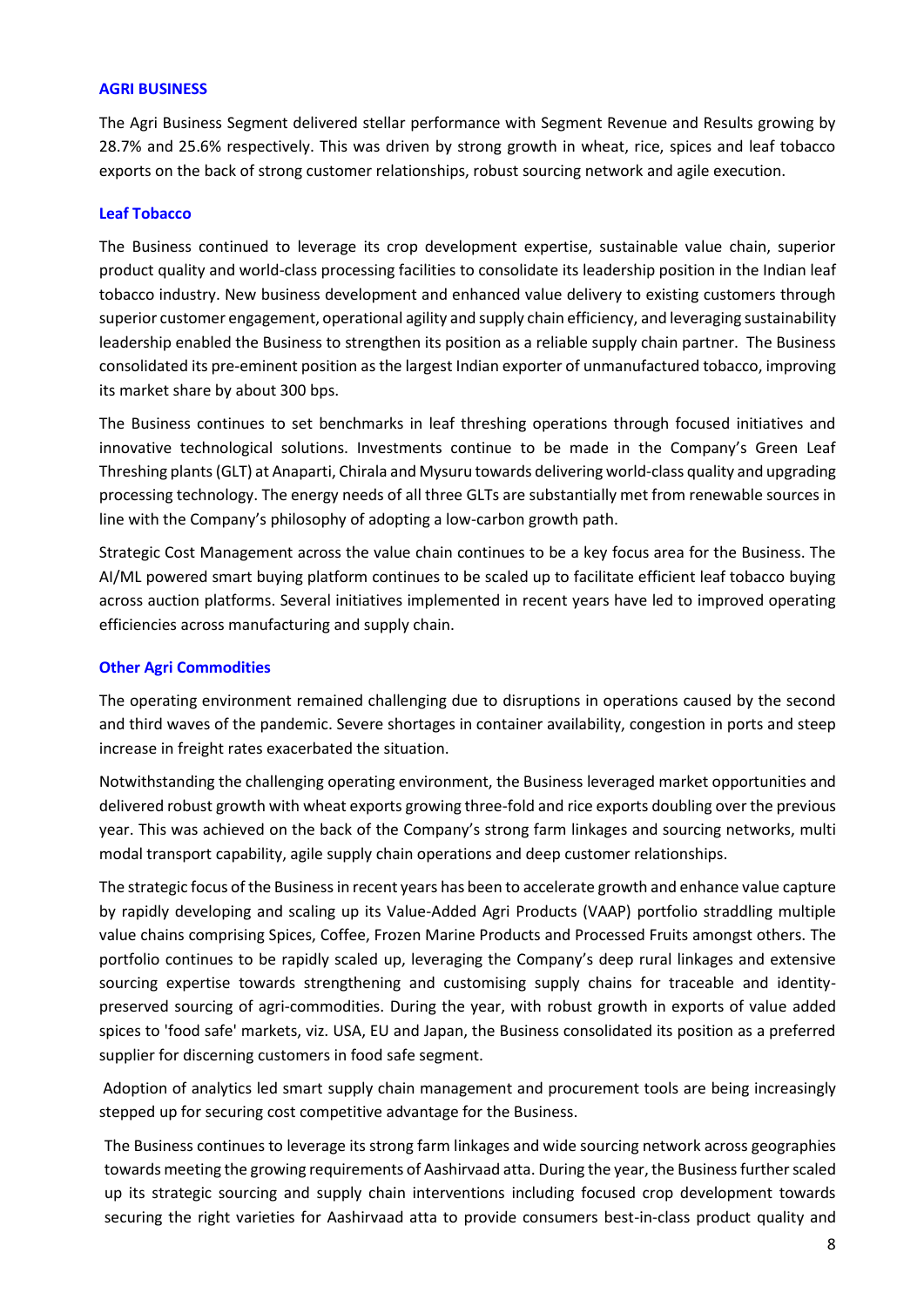experience, use of multi-modal transportation comprising rail, road & coastal routes and enable supply of attribute based/identity preserved crop. The Business also ramped up direct buying at various atta factories. Milk procurement network in Bihar and West Bengal was strengthened towards meeting the growing requirements of the Company's Fresh Dairy portfolio while sourcing of Spices was scaled up for the Sunrise and Aashirvaad brands.

Towards enhancing the competitiveness of domestic agri value chains, fostering new business models and further augmenting value creation opportunities, the Company has successfully launched ITCMAARS (Metamarket for Advanced Agriculture and Rural Services) – a crop-agnostic 'phygital' full stack AgriTech platform in six states, with over 200 FPOs encompassing more than 40,000 farmers already added to the Company's network. This initiative, powered by cutting-edge digital technologies will create a robust eco system to deliver seamless customised solutions to farmers, whilst creating new revenue streams and strengthening sourcing efficiencies.

### **PAPERBOARDS, PAPER & PACKAGING**

The Paperboards, Paper & Packaging Segment recorded strong growth of 36.0% in Segment Revenue and 54.7% in Segment Results. This was aided by demand revival across most end-user segments, higher realisations, product mix enrichment and exports. Robust margin expansion of appx. 270 bps was achieved leveraging the integrated nature of the business model, Industry 4.0 and other digital interventions.

The Paperboards and Specialty Papers Business achieved record volumes despite significant operational challenges due to the pandemic coupled with continued global supply chain disruptions. The Business demonstrated agility and achieved robust growth in domestic and export markets while reinforcing its position as a reliable supply chain partner. This was enabled through strategic partnerships, proactive supply chain management and agility in execution. The Business fortified its clear leadership in the Value Added Paperboard (VAP) segment through the introduction of innovative new products customised for end-use industries and delivering best-in-class service levels.

Structural interventions across the value chain including, inter alia, developing high yielding clones, strengthening sourcing from core areas, augmenting Value Added Paperboard & in-house pulp manufacturing capacity and creating superior distribution infrastructure, continue to provide the Business sustainable competitive advantage. Significant increase in in-house pulp production was achieved through strategic interventions, Industry 4.0 initiatives and improved wood mix. Capacity utilisation of Bleached Chemical Thermo Mechanical Pulp mill (BCTMP) at Bhadrachalam touched a record high.

The Packaging and Printing Business, a one-stop packaging solutions provider to several segments, demonstrated resilience with an uptick in demand across most end-use segments, leading to robust growth in domestic as well as exports businesses. To cater to its growing customer base across the country and further improve service levels, the Business has initiated investments to expand its manufacturing footprint in the west with state-of-the-art equipment. The facility is expected to be commissioned in FY 2022-23 and provide significant opportunities to tap the growing demand in the region.

The Company is actively engaged in developing and promoting suitable paper and paperboard substrates to replace single-use plastics. The sustainable products portfolio comprises recyclable paperboards, 'FiloPack' and 'FiloServe', and biodegradable paperboards, 'OmegaBev' and 'OmegaBarr', which are alternatives to plastic coated containers, cups and other deep freeze applications. Innovative packaging solutions continue to be crafted, leveraging deep understanding of end-user needs and capabilities of the Company's Life Sciences and Technology Centre. A steady pipeline of pioneering solutions is also in place such as 'Bioseal' (compostable packaging solution for Quick Service Restaurants, personal care and packaged foods industries), 'Oxyblock' (a recyclable coating solution with enhanced barrier properties for packaged foods, edible oils, etc.) and 'Germ free coating' (solution for microbial free packaging surface